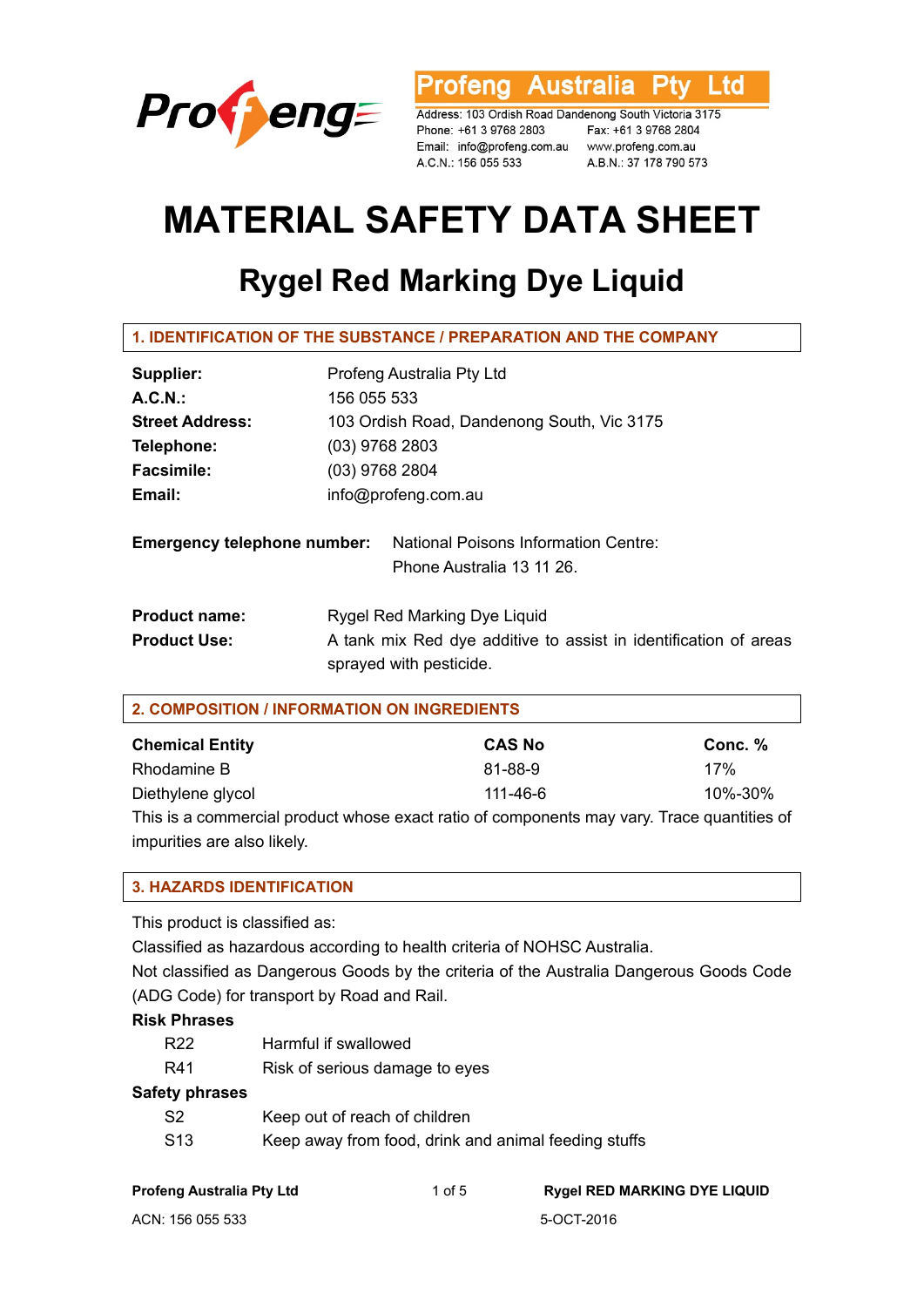

Australia Address: 103 Ordish Road Dandenong South Victoria 3175 Phone: +61 3 9768 2803 Email: info@profeng.com.au www.profeng.com.au A.C.N.: 156 055 533

Fax: +61 3 9768 2804 A.B.N.: 37 178 790 573

∟td

S26 In case of contact with eyes, rinse immediately with plenty of water and seek medical advice S46 If swallowed, seek medical advice

#### **4. FIRST AID MEASURES**

- **Inhalation:** Give plenty of water or milk to drink and do not induce vomiting. Seek medical assistance.
- **Eye contact:** Immediately irrigate with copious quantities of water for at least 15 minutes. In all cases of eye contamination it is advisable to seek immediate medical assistance.
- **Inhalation:** Remove victim from exposure. Seek medical assistance if symptoms persist.

**Notes to physician:** Consider evacuation the stomach and the use of an absorbent such as charcoal. Test and correct for metabolic acidosis and hypocalcaemia. Apply rapid and sustained diuresis when possible with the use of hypertonic mannitol. Evaluate renal status and begin hemodialysis if indicated.

#### **5. FIRE-FIGHTING MEASURES**

#### **Suitable Extinguishing Media**

Use water fog, dry chemical, foam, carbon dioxide, BFC. Hazards from combustion products **Combustible liquid** 

May burn and produce oxides of carbon, smoke and fumes.

#### **Precautions for Fire-fighters and Special Protective Equipment**

Fire-fighters to wear self-contained breathing apparatus if risk of exposure to vapour or products of combustion.

#### **6. ACCIDENTAL RELEASE MEASURES**

#### **Emergency Procedure**

Wash area down thoroughly with water or cover with absorbent (soil, sand, vermiculite). Collect and seal in properly labeled drums for disposal. Wash area down effected area with excess water. Spill are slippery.

If contamination of sewers of waterways has occurred advise the local emergency services.

#### **7. HANDLING AND STORAGE**

#### **Precautions for Safe Storage**

Store in closed original container in a well ventilated place, as cool as possible. Do not store for prolonged periods in direct sunlight. Triple rinse containers before disposal and add ringsings to tank.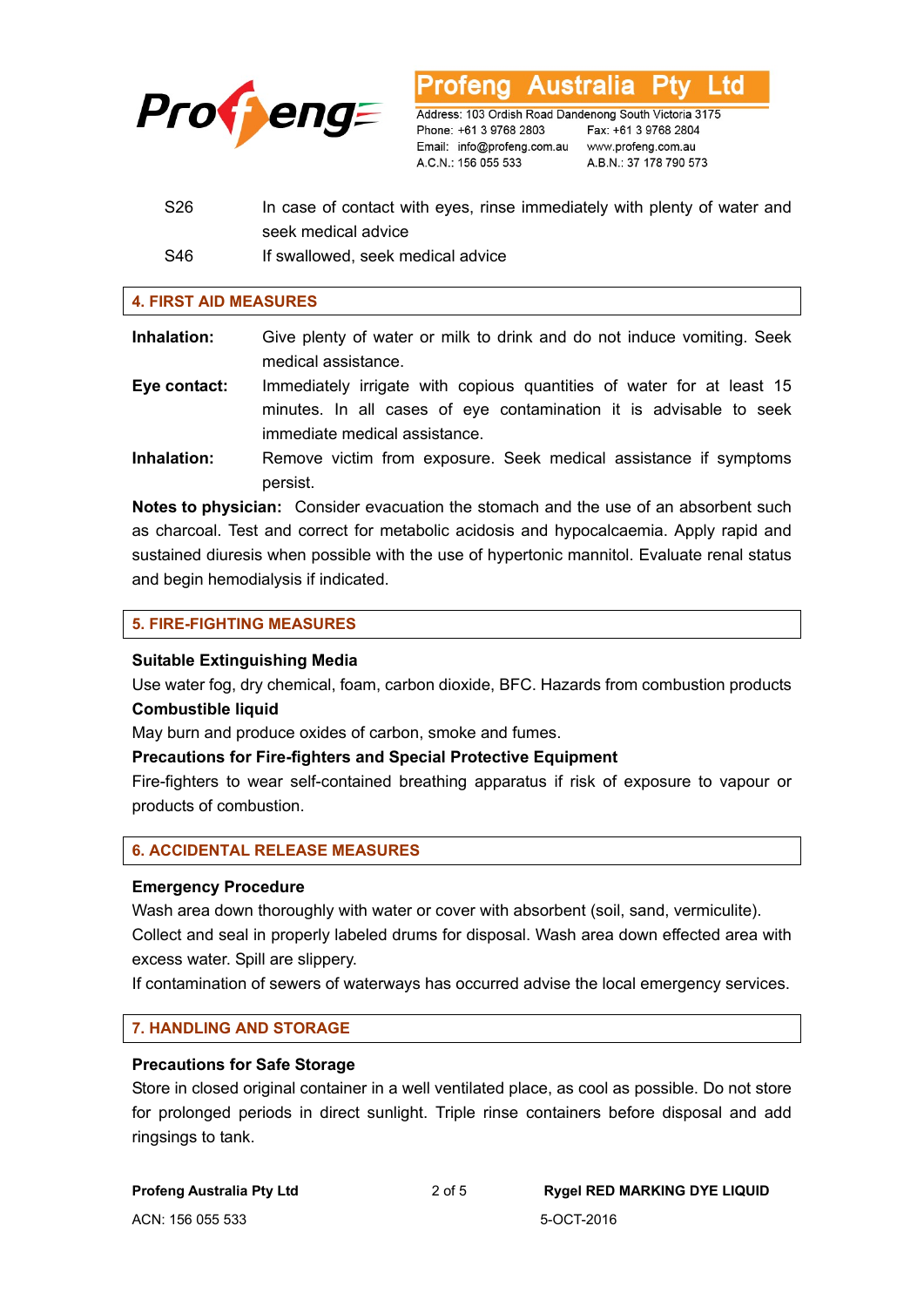

Australia ∟td

Address: 103 Ordish Road Dandenong South Victoria 3175 Phone: +61 3 9768 2803 Email: info@profeng.com.au www.profeng.com.au A.C.N.: 156 055 533

Fax: +61 3 9768 2804 A.B.N.: 37 178 790 573

#### **8. EXPOSURE CONTROLS/PERSONAL PROTECTION**

#### **National occupation exposure limits**

No value assigned for this specific material by the National Occupational Health and Safety Commission (NOHSC Australia).

#### **Engineering controls**

Natural ventilation only is required.

#### **Personal protection**

Personal protection equipment: Wear overalls, goggles and impervious gloves. Always wash hands before smoking, eating, drinking or using the toilet. Wash contaminated clothing and other protective equipment before storage or re-use.

#### **9. PHYSICAL AND CHEMICAL PROPERTIES**

| <b>Form</b>             | red coloured liquid |
|-------------------------|---------------------|
| <b>Solubility</b>       | soluble in water    |
| <b>Specific Gravity</b> | $1.12$ approx.      |
| <b>Flashpoint:</b>      | $>61^{\circ}$ C     |
| pH (1% aq):             | 7-9                 |

#### **10. STABILITY AND REACTIVITY**

Avoid strong oxidizing agents

#### **11. TOXICOLOGICAL INFORMATION**

No adverse health effects expected if the product is handled in accordance with this Safety Data Sheet and the product label. Symptoms that may arise if the product is mishandled are:

#### **Acute Effects**

Ingestion: Short term exposure by ingestion is considered to be harmful, producing liver and kidney damage

Eye contact: May be an eye irritant.

Skin contact: May lead to mild irritation on repeated or prolonged exposure.

Inhalation: Prolonged inhalation of mists may result in headaches, dizziness and possible nausea.

Long term effects: No information available for product.

#### **Acute toxicology / Chronic toxicity**

No LD50 data available for product. Based on knowledge of related constituents:

#### Rhodamine B

Acute oral LD50 (rat) 500 mg/kg

Acute oral LD50 (mouse) 887 mg/kg

Diethylene glycol

### **Profeng Australia Pty Ltd** 3 of 5 **Rygel RED MARKING DYE LIQUID**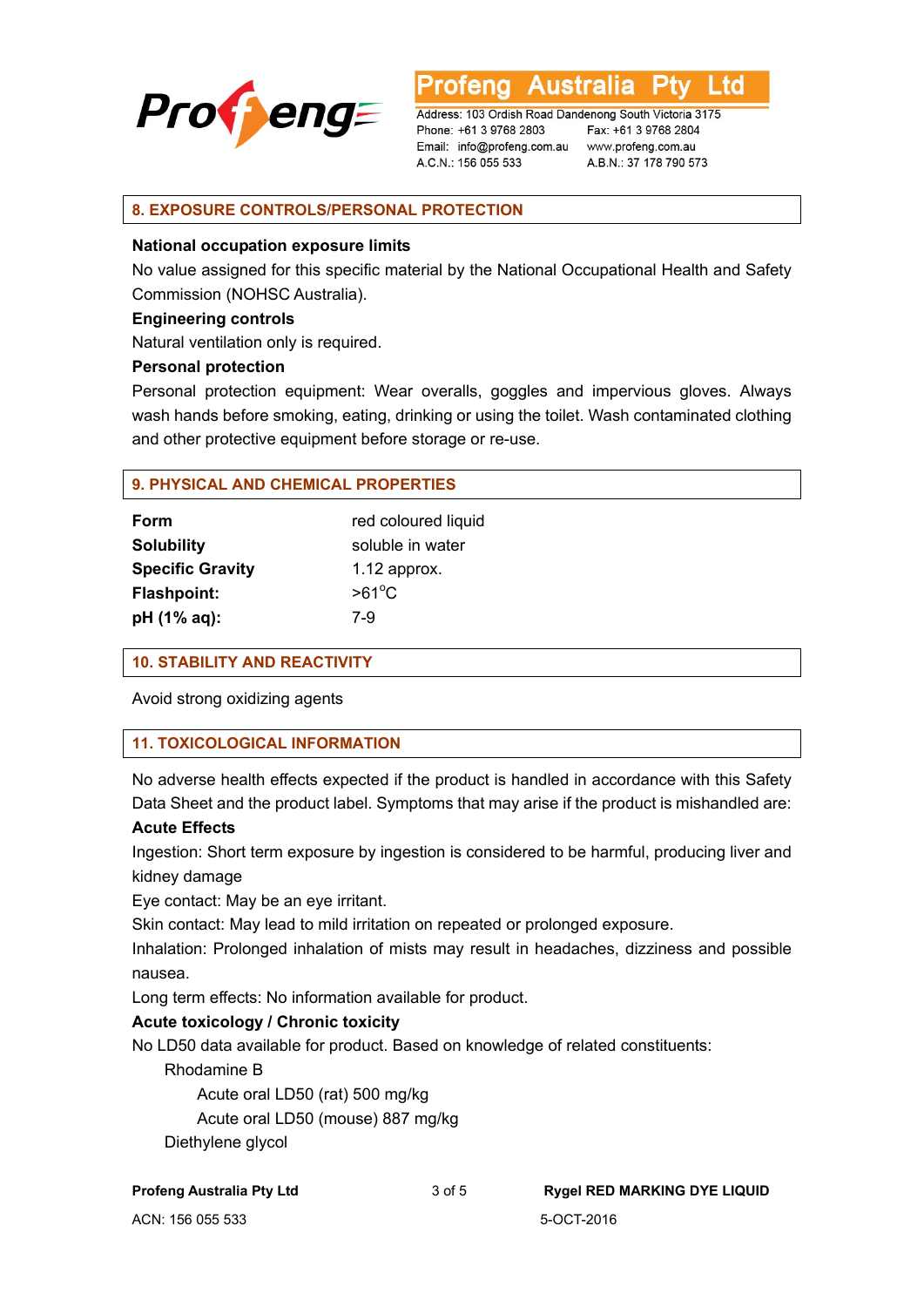

**Australia** Ltd

Address: 103 Ordish Road Dandenong South Victoria 3175 Phone: +61 3 9768 2803 Email: info@profeng.com.au www.profeng.com.au A.C.N.: 156 055 533

Fax: +61 3 9768 2804 A.B.N.: 37 178 790 573

 Acute oral LD50 (human) 1,000 mg/kg Acute oral LD50 (rat) 12, 675 mg/kg Acute oral LD50 (mouse) 23,700 mg/kg

#### **Carcinogenicity**

Rhodamine B has been tested in mice and rats by subcutaneous injection and, in inadequate studies, by oral administration. It was carcinogenic in rats when injected subcutaneously, producing local sarcomas. Rhodamine B has been classified by the International Agency for Research on Cancer (IARC) as a group 3, not classifiable as to its carcinogenicity to humans.

#### **12. ECOLOGICAL INFORMATION**

Readily biodegradable. Do not contaminate streams, rivers or waterways with the chemical or used container.

Fish LC50 (96 hr) for fish is 10-100 mg/L for Rhodamine B

#### **13. DISPOSAL CONSIDERATIONS**

Triple or, preferably, pressure rinse containers before disposal. If recycling, replace cap and return containers to recycler or designated collection point. If not recycling, break, crush, puncture and bury empty containers in local authority landfill. If not available bury the containers below 500 mm in a disposal pit specifically marked and setup for this purpose clear of waterways, vegetation and roots.

Empty containers and product should not be burnt.

Refer to State/Territory Land Waste Management Authority. Disposal of material through a licensed waste contractor.

#### **14. TRANSPORT INFORMATION**

Not classified as Dangerous Goods by the criteria of the Australia Dangerous Goods Code (ADG Code) for transport by Road and Rail.

#### **15. REGULATORY INFORMATION**

Based on available information, classified as hazardous according to health criteria of NOHSC Australia.

Risk Phrases

R36 Irritating to eyes

Safety Phrases

S2 Keep out of reach of children

S26 In case of contact with eyes, rinse immediately with plenty of water and seek medical advice.

Not classified as Dangerous Goods by the criteria of the Australia Dangerous Goods Code

**Profeng Australia Pty Ltd** 4 of 5 **Rygel RED MARKING DYE LIQUID**